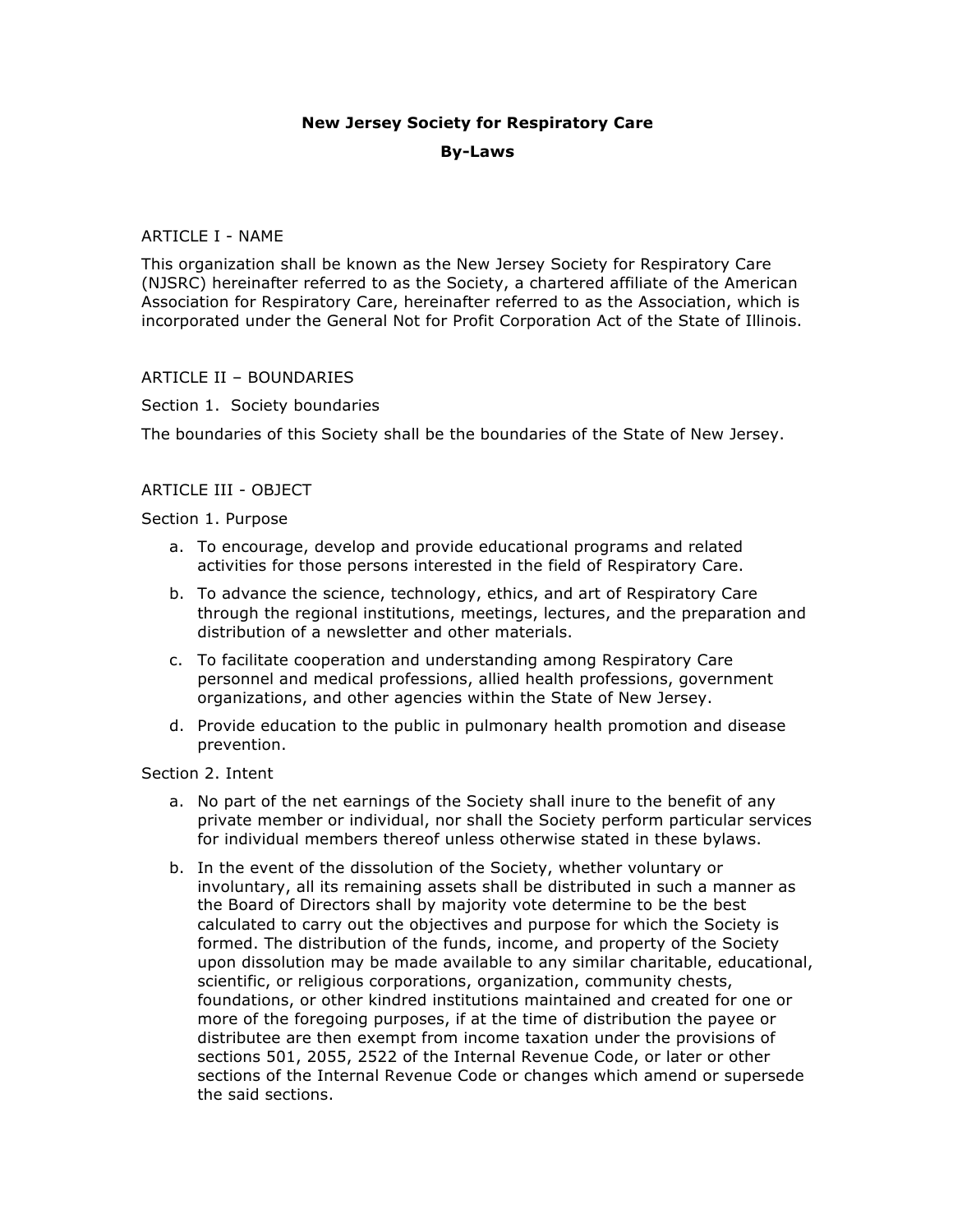c. Neither the Society, nor any of its members, shall commit any act which shall constitute the unauthorized practice of medicine under the laws of the State of New Jersey.

### ARTICLE IV - MEMBERSHIP

Section 1. Membership

Current membership in the Association shall be the requirement for Society membership. Membership classifications shall be identical and defined in the current Association bylaws.

Section 2. Prerequisites for Membership

Each application for membership shall meet all of the qualifications of the class of membership, all members shall be bound by the Articles of Incorporation, Bylaws, Standing Rules, Code of Ethics and other rules and regulations, policies and procedures adopted from time to time by the Association.

Section 3. Application for Membership

Application for membership shall follow the procedure specified in current Association Bylaws.

Section 4.

All members shall live and practice within the boundaries of the Society.

### ARTICLE V - OFFICERS AND DIRECTORS

Section 1. Officers

The officers of the Society shall be as follows: President, President-Elect, Vice President, Secretary, and Treasurer.

Section 2. Directors-at-Large

There shall be four (4) Directors-at-Large. Two (2) Directors-at-Large shall be elected every other year and others as necessary in order to fill existing vacancies.

Section 3. The Delegation

The Delegation shall be comprised of up to three members, including two delegates at large and the President. The members of the Delegation shall be voting members of the Board.

Section 4. Terms of Office

- a. The term of office for Society Officers shall be for two (2) years. The term shall begin immediately following the annual meeting. The President and President-Elect shall not serve more than one (1) consecutive term in the same office.
- b. The term of office for Director-at-Large shall begin immediately following the annual meeting and shall be for a four (4) year term of office.
- c. The terms of office for the Delegation are specified under Article IX, Section 4

Section 5. Concurrent Office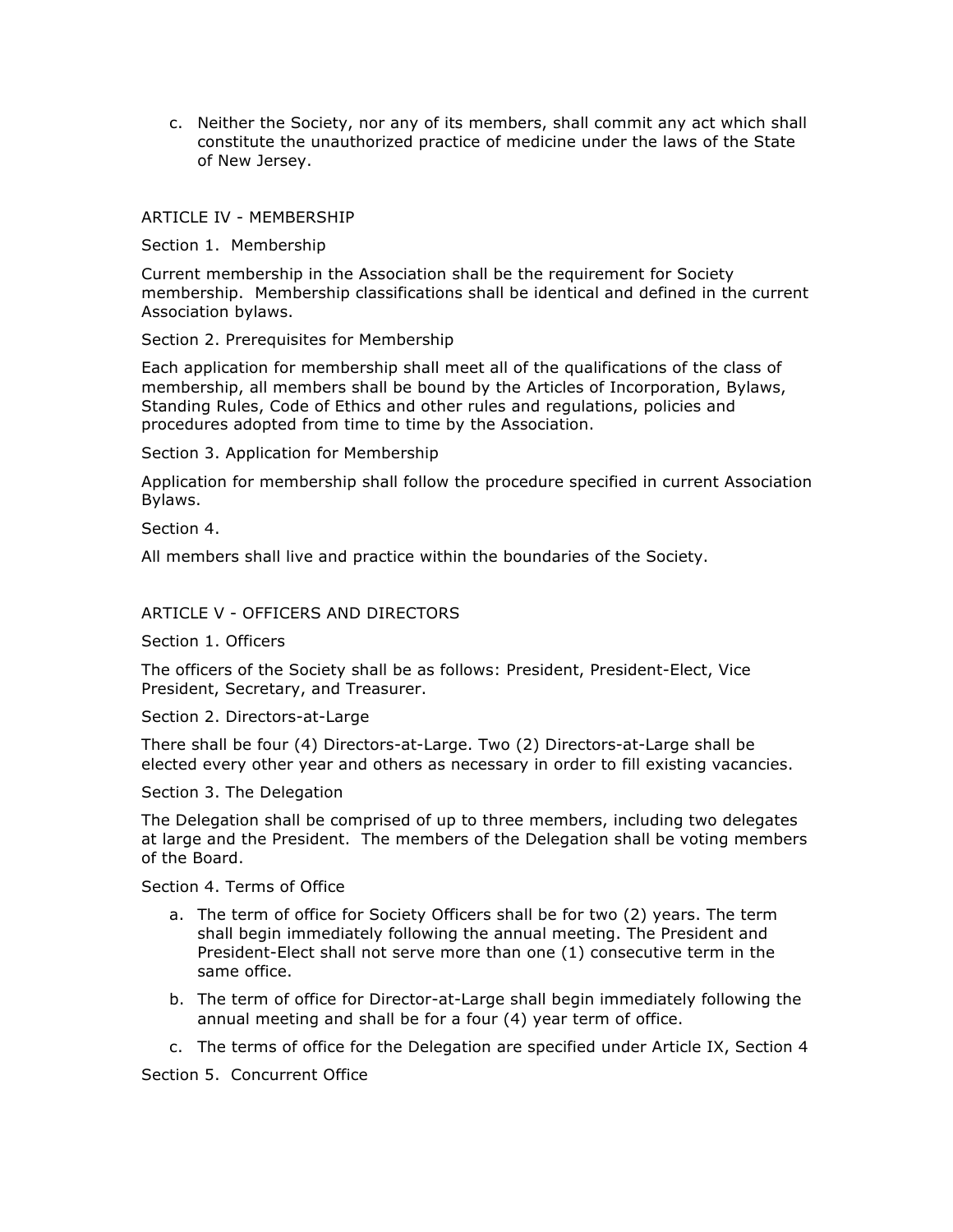No individual may hold concurrent offices at the State or National level. Any officer, director, or delegate elected to national office as an Association Officer or Director or House of Delegates Officer shall have their position held until the elective term has ended or their Society Board term has ended.

#### Section 6. Vacancies in Office

- a. In the event of a vacancy in the Office of President, the President-Elect shall become Acting-President to serve out the unexpired term and shall serve their own, the successive term, as President.
- b. In the event of vacancy in the office of the President-Elect, the Vice President shall assume the duties, but not the office, of the President-Elect until the active and life members of the Society elect a new President-Elect.
- c. Any vacancy in the office of Vice President, Secretary, or Treasurer shall be filled by the appointment of a qualified individual by the Board of Directors. Individuals so appointed shall serve until the next scheduled election.

#### Section 7. Duties of Officers

a. President

The President shall be the Society chief executive officer, who shall preside at the annual business meeting and all meetings of the Board of Directors; prepare an agenda for the annual business meeting; appoint standing and special committees subject to the approval of the Board of Directors; be an ex-officio member of all committees except the Elections Committee, present to the Board of Directors and membership an annual report of the Society's activities. The President may serve as the third member of the Delegation to the House of Delegates of the Association.

b. President-Elect

The President-Elect shall assume the duties of the President in the event of the President's absence, resignation, or disability; and shall perform other duties as assigned by the President.

c. Vice President

The Vice President shall perform such duties as shall be assigned by the President. In the event of a vacancy in the office of President-Elect, the Vice President shall then assume the duties, but not the office, of the President-Elect, as well as the duties of the Vice President until a new President-Elect can be elected by the active and life members of the Society.

d. Treasurer

The Treasurer shall have charge of all Society funds and securities; endorsing checks, notes, or other orders for the payment of bills; disbursing funds as authorized by the Board of Directors or in accordance with the accepted budget; depositing funds as the Board of Directors may designate, and shall perform other duties as assigned by the President. The Treasurer shall assure an annual audit of the accounts. The Treasurer shall see that the full and accurate accounts are kept, submit quarterly financial reports, including original trial balances, and maintain complete records of expenses. The Treasurer shall be bonded in the amount determined by the Board of Directors. The Treasurer shall be responsible for filing all necessary state and federal tax forms.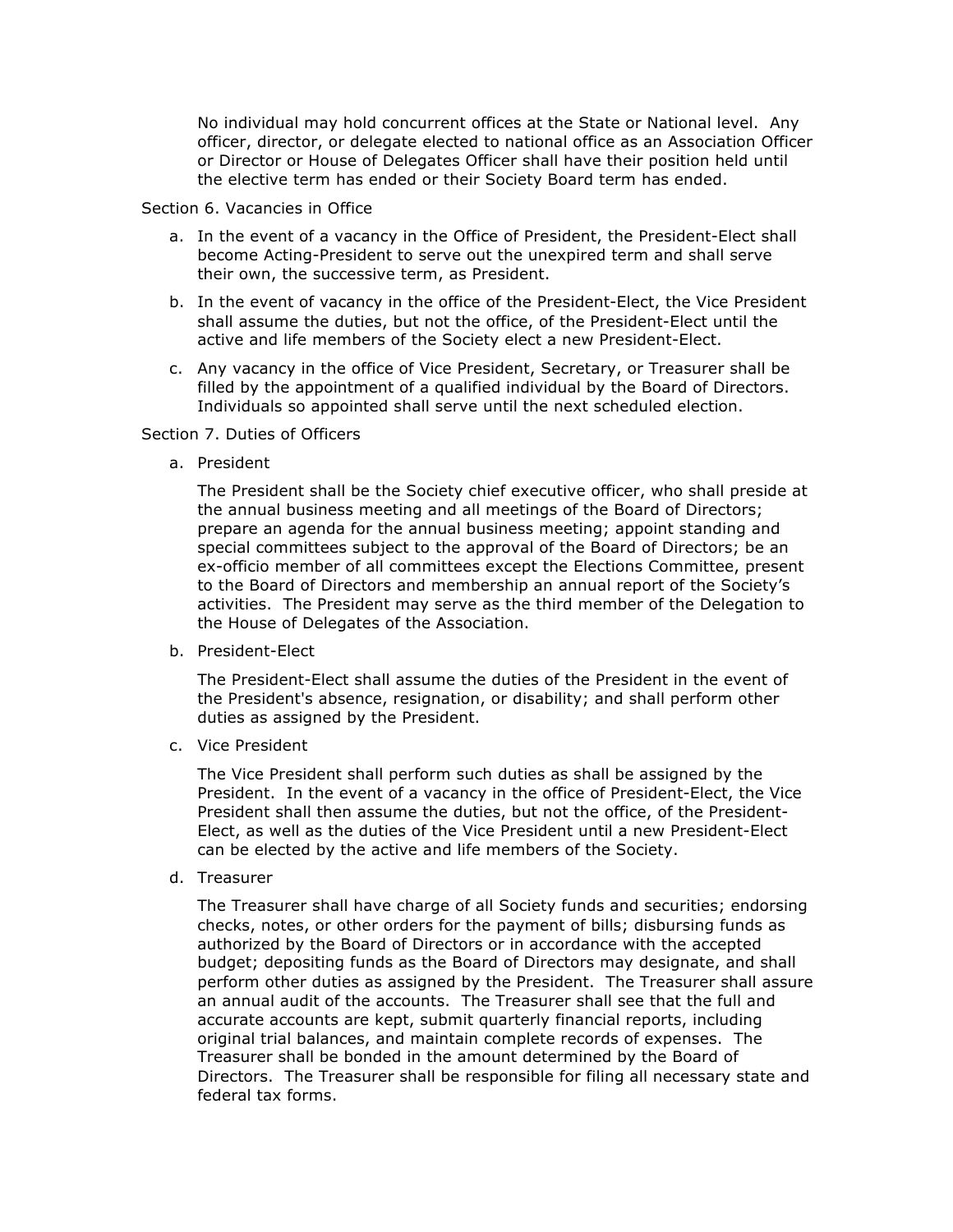e. Secretary

The Secretary shall have charge of keeping the minutes of the Board of Directors, regular business meetings and the annual business meeting, submitting a copy of the governing board's approved meeting minutes and other Society business to the Association Executive Office within ten (10) days following the meeting; executing the general correspondence; affixing the corporate seal on documents requiring it, and shall perform other duties as assigned by the President.

### ARTICLE VI - BOARD OF DIRECTORS

#### Section 1. Composition and Powers

- a. The Society executive government shall be vested in a Board of at least eleven (11) Life or Active members consisting of the President, Vice President, Secretary, Treasurer, President-Elect, two Delegates, four (4) Directors-at-Large.
- b. The President shall be Chair and presiding officer of the Board of Directors and the Executive Committee. The President shall invite individuals to the meetings of the Board as the President shall deem necessary, with the privilege of voice but not vote.

### Section 2. Duties

- a. Supervise all business and activities within the limitations of these Bylaws.
- b. Adopt and rescind standing rules.
- c. Determine remuneration, stipends, and expenses, the amount to be considered after review of the budget.

#### Section 3. Vacancies

Any vacancy that occurs on the Board of Directors, with the exceptions mentioned in Article V, Section 6, shall be filled by qualified members elected by a majority of the Board of Directors. Individuals so elected shall serve until the next regular election.

#### Section 4. Meetings

- a. The Board of Directors shall meet immediately preceding and following the annual business meeting and shall hold at least two (2) regular and separate meetings during the calendar year.
- b. Special meetings of the Board of Directors shall be called by the presiding officer at such times as the Society business shall require, or upon written request of four (4) members of the Board filed with the President and the Secretary.
- c. A majority of the Board of Directors shall constitute a quorum at any meeting of the Board.

### Section 5. Executive Committee

The Executive Committee of the Board of Directors shall consist of the President, President-Elect, Vice President, Secretary, Treasurer They shall have the power to act for the Board of Directors between meetings of the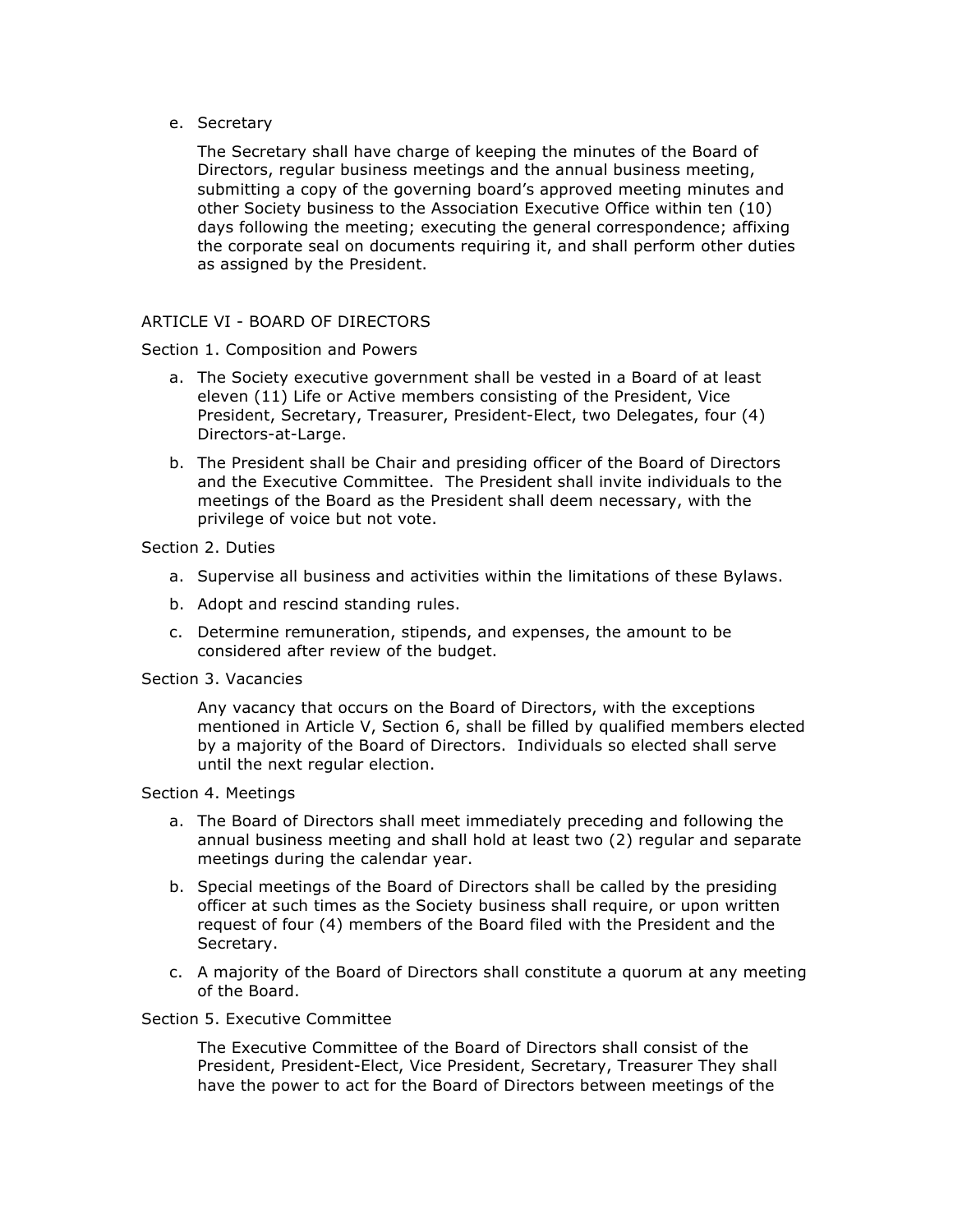Board of Directors. All actions of the Executive Committee must be approved by a majority vote of the Board at the next meeting.

#### ARTICLE VII - ANNUAL BUSINESS MEETING

#### Section 1. Date and Place

- a. The Society shall hold an annual business meeting during each calendar year. Additional business meetings may be held as required to fulfill Society objectives.
- b. The date and place of the annual business meeting and additional meetings shall be decided in advance by the presiding officer.

#### Section 2. Purpose

- a. The annual business meeting shall be for receiving reports of officers and committees, the results of the election, and for other business brought by the President.
- b. Additional business meetings shall be for receiving reports and other business brought by the President.

#### Section 3. Notification

Notice of the time and place of the annual business meeting shall be sent to all Society members not fewer than sixty (60) days prior to the meeting.

#### Section 4. Quorum

A majority of the voting members registered at a duly called meeting shall constitute a quorum.

# ARTICLE VIII - ELECTIONS

#### Section 1. Committee

The Board of Directors shall appoint an impartial Elections Committee each election year at least one hundred twenty (120) days before the annual business meeting to present a slate of nominees to the Board of Directors at least sixty (60) days prior to the annual business meeting.

#### Section 2. Nominations.

The Elections Committee shall place in nomination the names of more than one (1) person for each office in question. Only Life and Active Members in good standing shall be eligible for nomination. The Elections Committee shall provide a pertinent biographical sketch of each nominee's professional activities and services to the organization, all of which should be part of the ballot.

#### Section 3. Ballot

- a. The Elections Committee's slate and biographical sketches shall be forwarded to every Life and Active member in good standing and eligible to vote, at least thirty (30) days prior to the annual business meeting.
- b. Ballots must be submitted at least five days before the annual business meeting. The deadline date shall be clearly indicated on the ballot.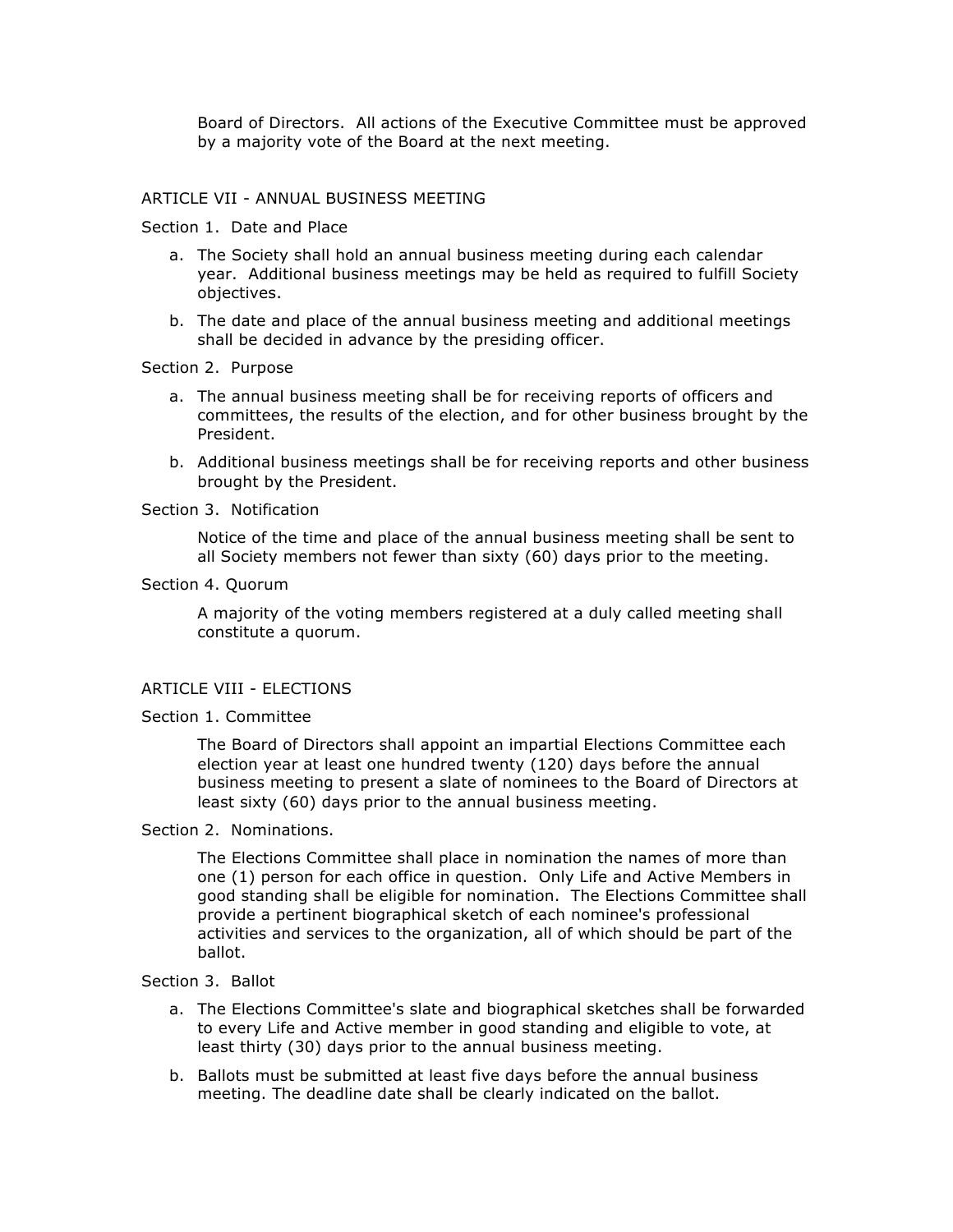c. The Elections Committee shall check the eligibility of each ballot and tally the votes by the annual business meeting.

# ARTICLE IX - DELEGATION

### Section 1. Election

- a. Society's active and life members shall elect the delegation.
- b. One delegate shall be elected every two years.

### Section 2. Duties

- a. The Delegation will represent the members of the affiliate at the House of Delegate meetings. The Delegation's duties shall conform to and are specified under the Association Bylaws and House of Delegates policies.
- b. The Senior Delegate shall be responsible for all voting at the House of Delegates meeting and other meetings and prepares Society reports following each House meeting. The Junior Delegate is responsible for learning these duties and assuming them should the Senior Delegate be unavailable.
- c. The Delegation is responsible for recruiting and maintaining Society membership. The Junior Delegate will be Membership Committee chairperson.

### Section 3. Board Members

The Delegates shall have voice and vote on the Board.

#### Section 4. Term of Office

- a. Delegates' term of office shall be four years, beginning January 1 following their election and installation.
- b. No person shall serve more than eight (8) consecutive years in the House of Delegates.
- c. In the event of a Delegate's absence, disability, or resignation, the other Delegate shall assume the duties and responsibilities of the Delegation until an acting Delegate is appointed by a two thirds (2/3) majority of the Board of Directors until a new delegate is elected by the active members.

# ARTICLE X – COMMITTEES

# Section 1. Standing Committees

The President, subject to the approval of the Board of Directors, shall appoint the chairpersons of the following standing committees to serve a term of two (2) years: Elections; Education; Government Affairs; Judicial; Communications and public relations.

Section 2. Special Committees and other Appointments

- a. Special Committees may be appointed by the President.
- b. The President, subject to the approval of the Board of Directors, shall appoint the chairpersons of special committees.

Section 3. Committee Chairperson duties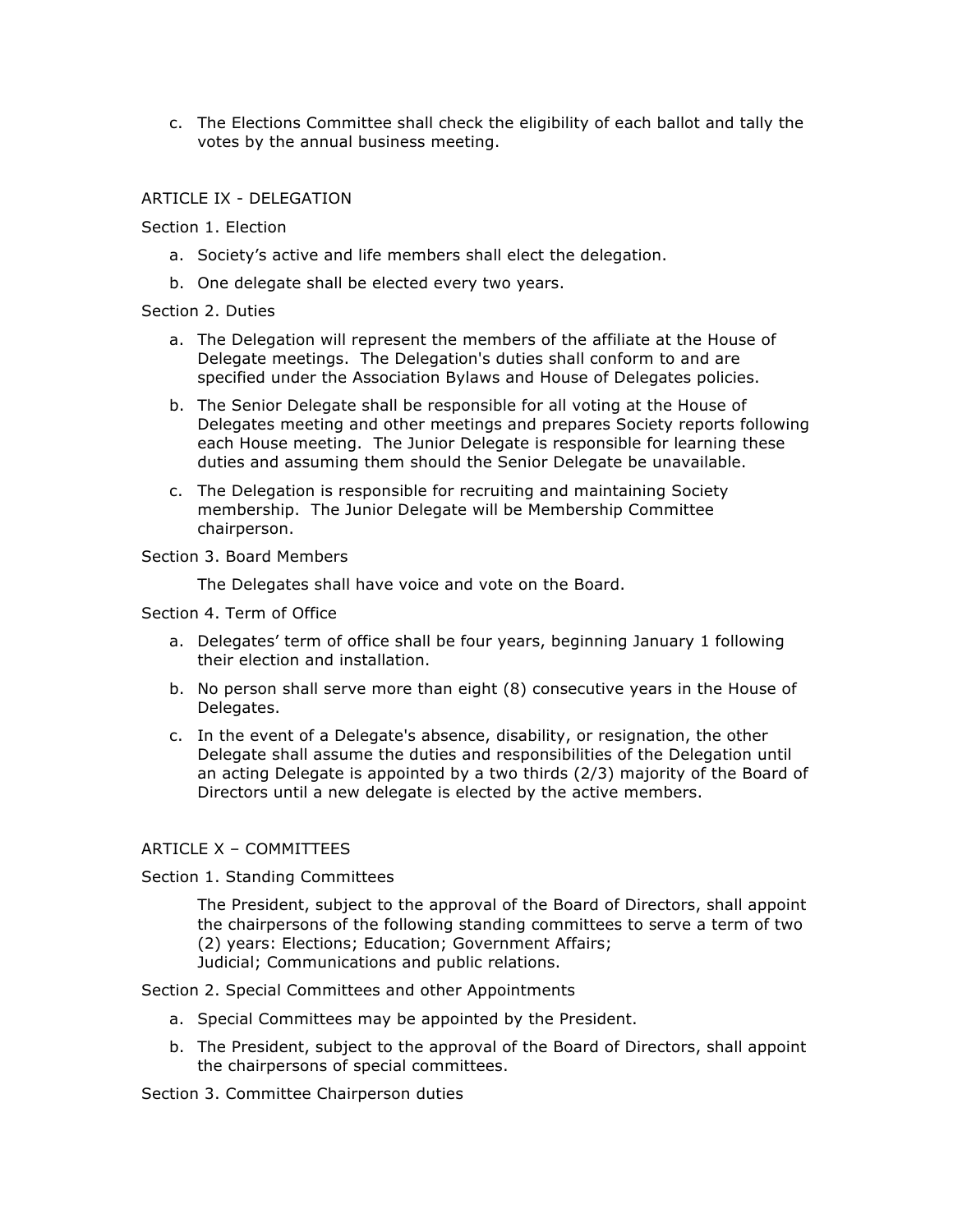- a. The Chairperson of each committee shall confer promptly with the members of that committee on work assignments.
- b. The Chairperson shall recommend committee members to the President. When possible, the immediate past Chairperson shall serve as a member of the committee.
- c. All committee reports shall be made in writing and submitted to the President and Secretary prior to the meeting at which the report is to be read.
- d. Non-members or physicians may be appointed as consultants to the committees.
- e. Each Committee Chairperson requiring operational expenses shall submit a budget for the next fiscal year to the Treasurer.

#### ARTICLE XI - DUTIES OF COMMITTEES

Section 1. Budget Committee

- a. This committee shall be composed of the Executive Committee.
- b. This committee shall propose an annual budget for approval by the Board of Directors. The budget shall then be ratified at the Board's December meeting.
- c. The Treasurer shall be the Budget Committee chairperson.

Section 2. Elections Committee

This committee shall prepare a slate of nominees and shall prepare, receive, verify, and count ballots for all elections held during the calendar year.

#### Section 3. Judicial Committee

- a. This committee shall consist of four (4) members from the Board of Directors or previous Society Officers; one of whom shall be the President.
- b. This committee shall review formal, written complaints against any individual Society member charged with any violation of the Society Bylaws or otherwise with any conduct deemed detrimental to the Society or the Association. Complaints or inquires may be referred to this committee by the Association Judicial Committee.

#### Section 4. Education Committee

- a. This committee shall consist of at least three (3) members.
- b. The function of this committee is to ensure the availability and quality of continuing education offered by the Society.

#### Section 5. Bylaws Committee

- a. This committee shall consist of at least three (3) members, one of whom shall be a member of the Delegation.
- b. This committee shall review and prepare all amendments to these Bylaws for submission to the Board of Directors. This committee may also initiate such amendments for consideration.
- c. The Vice-President shall be the Bylaws Committee chairperson.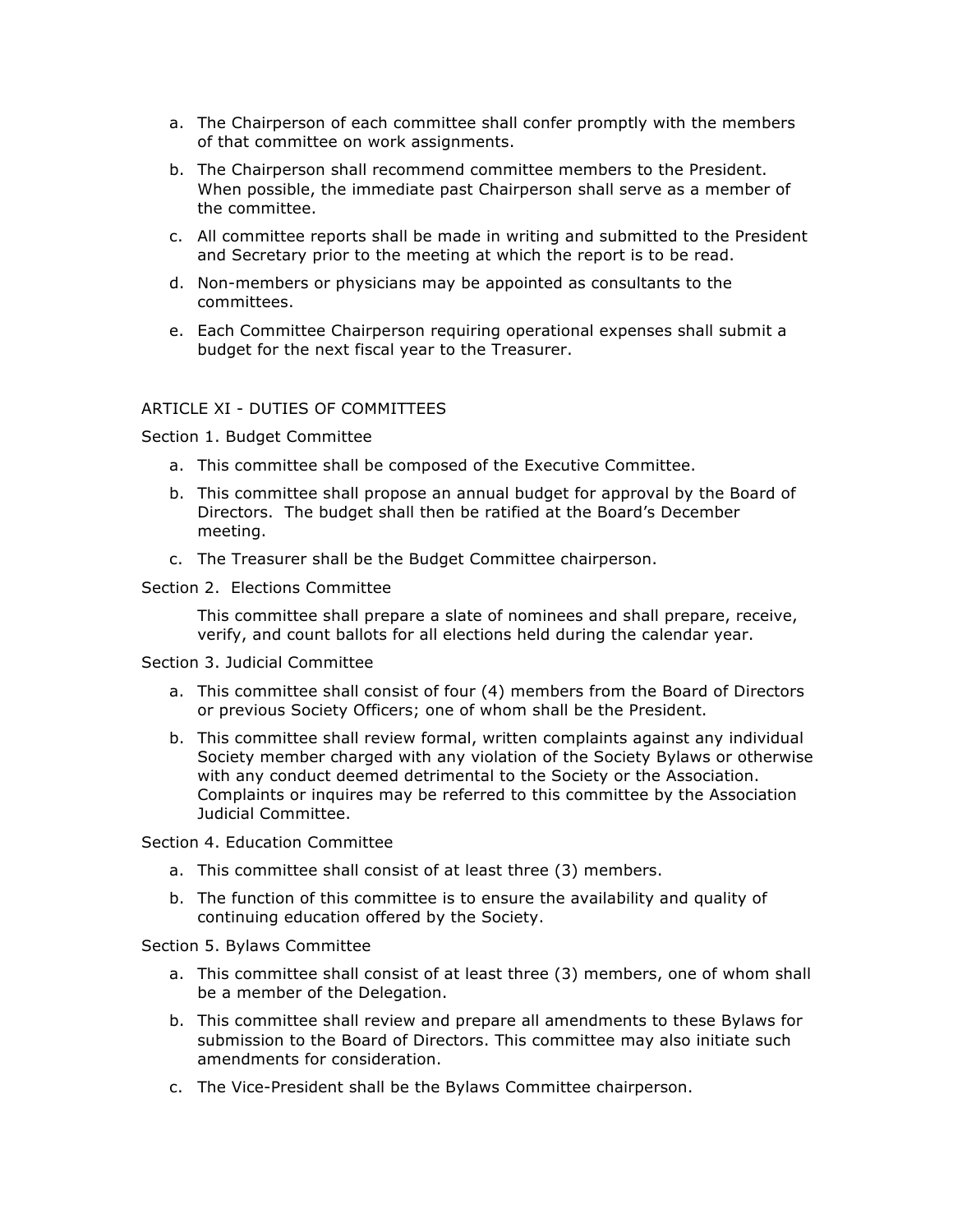Section 6. Communications and Public Relations Committee

- a. This committee shall consist of at least three (3) members, one of which shall be the Vice President.
- b. This committee shall concern itself with the publication of the Society Newsletter, and any other publications requiring dissemination of information to the membership.
- c. This committee shall maintain such liaison as has been established by the Board of Directors with other organizations where activities may be of interest to Society members. This may include the preparation of exhibits, programs, and other items to bring the word of Respiratory Care and the Association to medical, nursing, and other groups as well as educational facilities where such material can be expected to recruit new people to the field of Respiratory Care.

#### Section 7. Government Affairs

- a. The committee shall actively lobby legislators on behalf of the Society and Association.
- b. The committee shall investigate the need and feasibility of having a legislative day each year.
- c. The committee shall monitor health related legislation and regulations both nationally and statewide and recommend appropriate positions or responses.
- d. Investigate and recommend developing professional relationships with other organizations with mutually beneficial goals.
- e. The committee members should be available to attend state and national Political Advocacy Contact Team (PACT) and Political Action Committee (PAC) events.
- f. The committee chair shall serve as the contact for AARC legislative activities.
- g. The committee chairperson will provide regular reports to the Board of Directors.

# ARTICLE XII - FISCAL YEAR

The Society fiscal year shall be from January 1 through December 31.

# ARTICLE XIII - ETHICS

If the conduct of any Society member shall appear, by report of the Society or the Association Judicial Committee, to be in willful violation of the Association or Society bylaws or standing rules, or prejudicial to the Society's interests as defined in the Association's Code of Ethics, the Board of Directors may, by a two-thirds (2/3) vote of its entire membership, suspend or expel such a member. Any motion to reconsider the suspension or expulsion actions shall be reported immediately to the Association Judicial Committee for reconsideration at the next meeting of the Association Board of Directors.

ARTICLE XIV - PARLIAMENTARY AUTHORITY